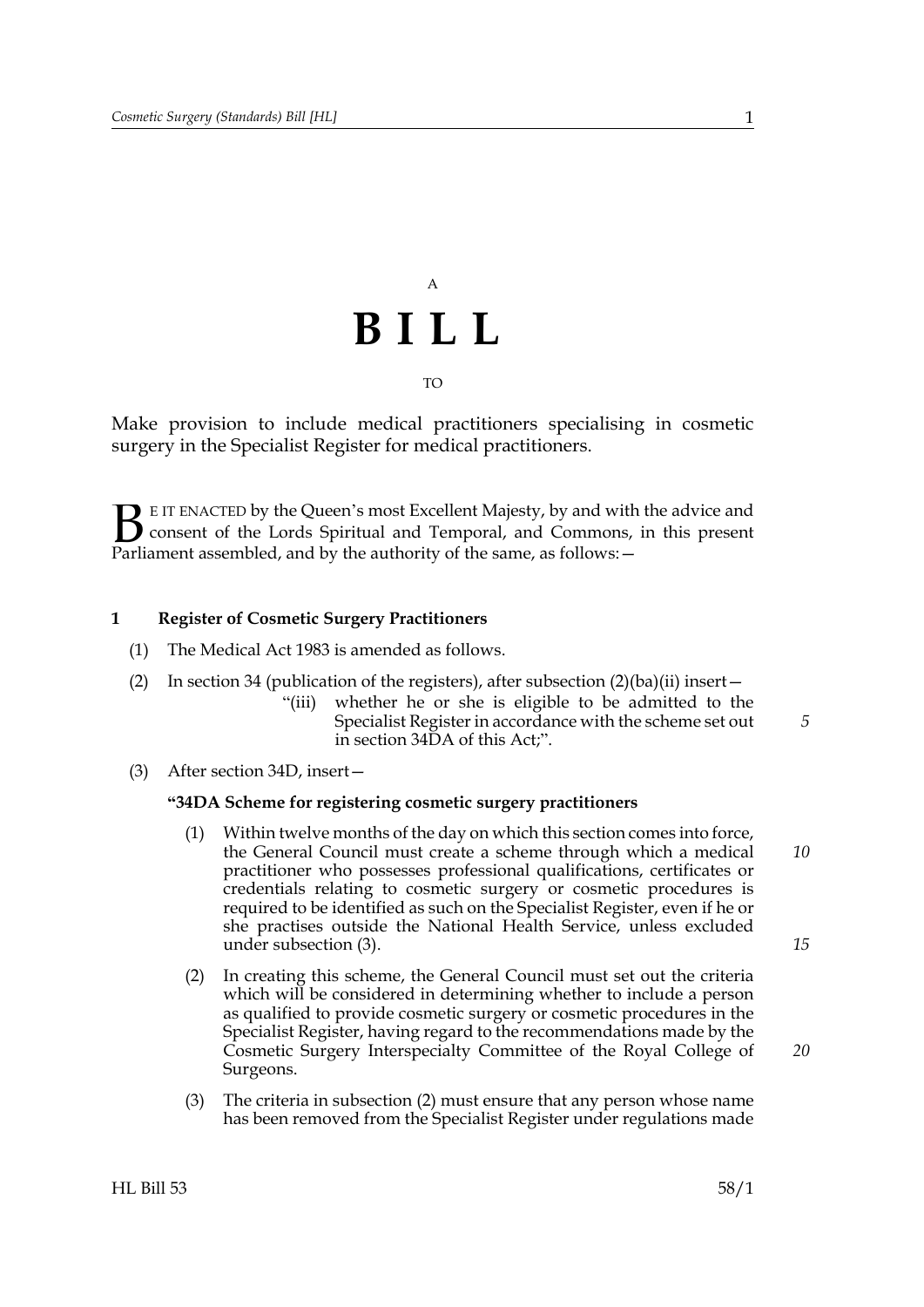*5*

by virtue of section 29B (grant refused and withdrawal of licence) of this Act is excluded from the Specialist Register."

#### **2 Extent, commencement and short title**

- (1) This Act extends to England and Wales, Scotland and Northern Ireland.
- (2) This Act comes into force at the end of the period of three months beginning with the day on which it is passed.
- (3) This Act may be cited as the Cosmetic Surgery (Standards) Act 2020.